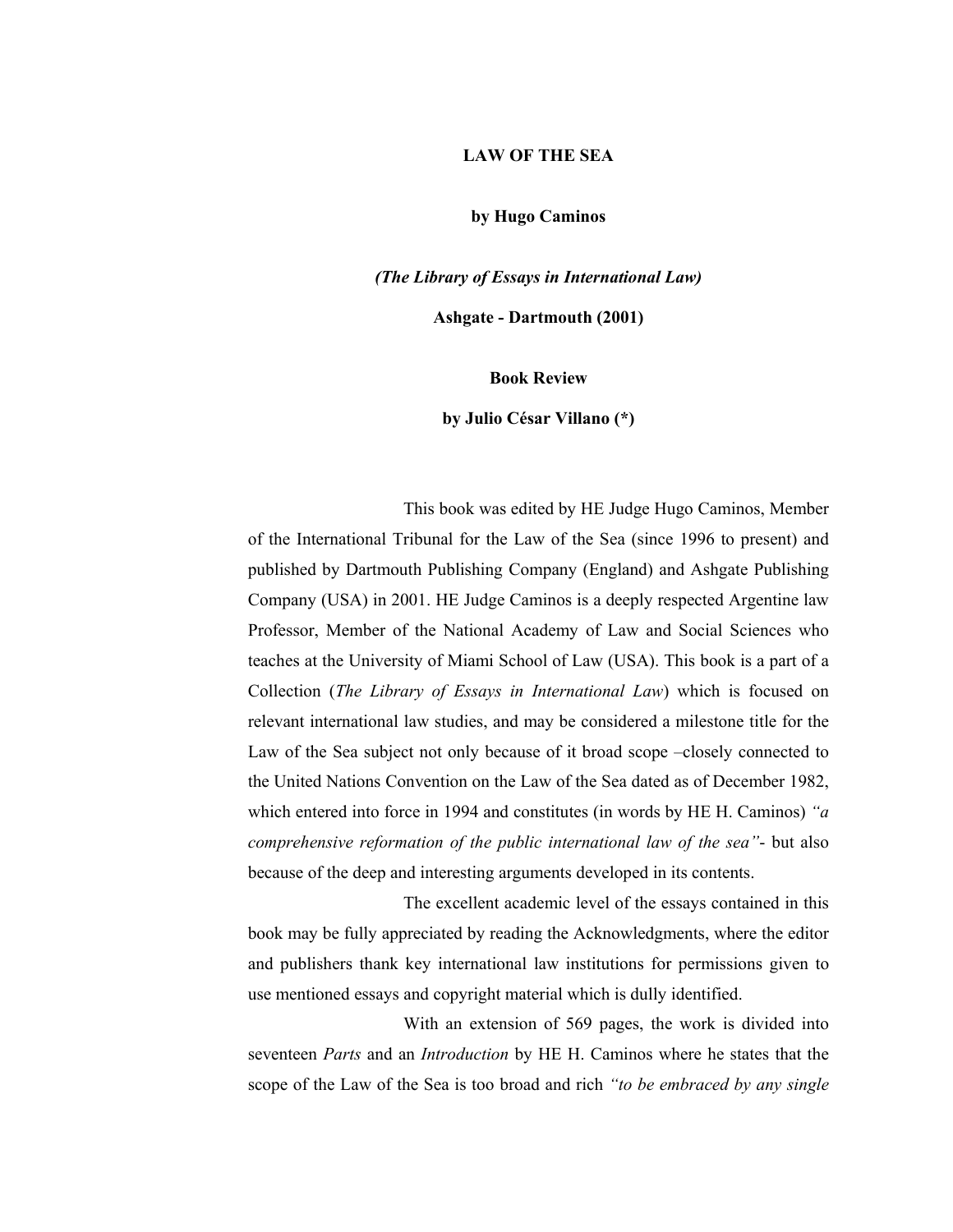*volume"* so he has selected twenty-four essays which reflect the 1982 Convention and the contemporary State practice on most important aspects of the subjects developed.

 And so Part I, by Lewis M. Alexander and Shekhar Ghosh is devoted to *Baselines and the Territorial Sea*. Part II, by S. N. Nandan and D. H. Anderson is dedicated to *Straits*. Part III, by Janusz Simonides and H. P. Rajan approaches *Islands and Archipelagic States*. Part IV, by Tommy T. B. Koh is devoted to the *Exclusive Economic Zone* while Part five by Makhdoom Ali Khan refers to *The Continental Shelf*. Part VI, by Shabtai Rosenne and Barbra Kwiatkowska is related to *Delimitation of Maritime Boundaries*. Part VII, by Ram P. Annand focuses on The High Seas, and Part VIII, by Shigeru Oda and Moritaka Hayashi does the same on *Fisheries*. Part IX, by Alexandre Kiss and Bernard H. Oxman is referred to *The International Seabed Area*. In Part X, Helmut Tuerk and Gerhard Hafner jointly refer to *Land-Locked States*. Part XI, by Alan Boyle, is dedicated to The Protection and Preservation of the Marine Environment while in Part XII Patricia Birnie refers to *Marine Scientific Research*. Part XIII, by I. A. Shearer is referred to Maritime Jurisdiction and Enforcement. In Part XIV, Budislav Vukas and Rüdiger Wolfrum (actual President of the ITLOS) write on *Military Uses of the Sea*. Part XV, by Janet Blake is devoted to *Underwater Archeological and Historical Objects* while in Part XVI, by Donald R. Rothwell and Stuart Kate do the same on *The Polar Regions*. Part XVII, by Tullio Treves is related to *Settlement of Disputes*.

 Given that this book has been written in English language it would be desirable –unless for a number of Latin American law students, teachers and researchers- to have it translated into Spanish in the near future. And it probably could also be considered to up date it, particularly taking into account recent international developments regarding Law of the Sea provisions, for example: Russia's claim to rights on the North Pole sea bed as an extension of the Eurasian continent and part of the country's continental shelf, USA's favorable attitude to the accession to the 1982 Convention, and developments brought by the *Agreement relating to the Implementation of Part XI of the Convention*, and by the *Agreement for the Implementation for the Provisions of the Convention*